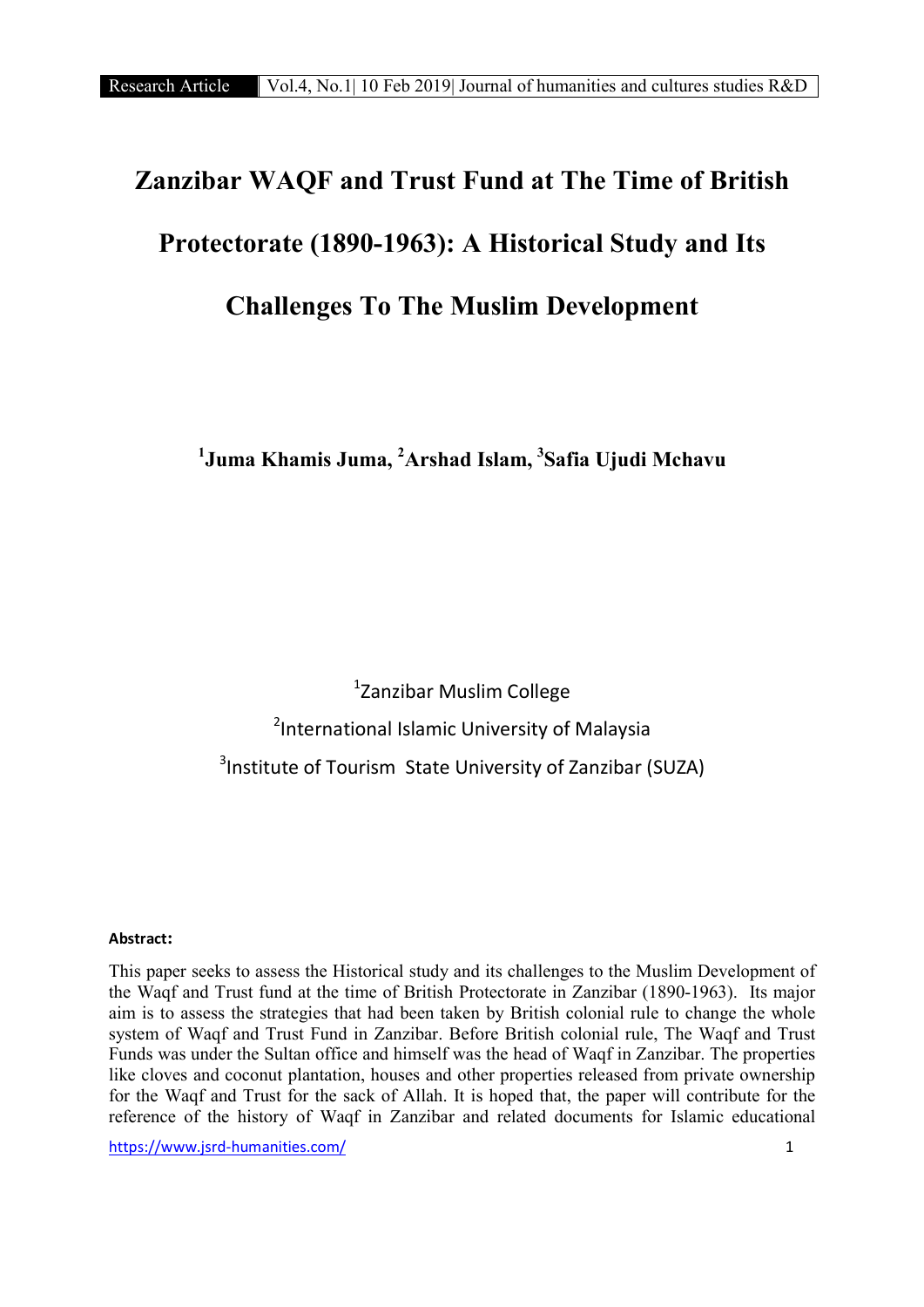institutes, governments and other who anger to study about History of Waqf in Zanzibar. The paper used various techniques to collect data. Interviews, participatory group discussion, field survey and documentary review provided valuable and reliable information for this paper. The findings indicate that there is a significant change that hindered the development of Waqf in Zanzibar. As a result, Muslim of Zanzibar perceives very poorly on Waqf and Trust fund.

Keywords: Waqf, British Protectorate, Sultan of Zanzibar, Muslim.

# Introduction:

Zanzibar is an East African Muslim Isles. It consists of two significant Islands named them Unguja and Pemba however, has many other small Islands. Some of these small Islands have people settlements and others have not. 99% of the peopling of Zanzibar are Muslims of different sects. Majorities are follower of Shafi jurisprudence followed by Ibadhi, Hanafy and even Maliki school of thought. It is believed that, the aborigin of Zanzibar are Muslims. Islam has very long History in these Islands of East Africa. Various research works have been worked in the Island that proved the oldest history of Islam in this area. Various Islamic institutions were introduced in Zanzibar since at the time of introduction of Islam. Among them are Islamic Schools (Madrasa), Mosques, Islamic courts and Waqf and Trust Fund.

Waqf means the permanent dedication by any person professing the Muslim faith of any property for any purposes recognized by Muslim law as religious, pious or charitable<sup>1</sup>. Basically, Waqf is an Arabic word, which means relies on, hold, solidify or stop. In the wording of Islamic law it intends to save, avert or close the idea of property (something) in the risk of Allah (to be duplicated by someone else) by giving.

He yielded his advantages with a specific end goal to pick up God's pleasure<sup>2</sup>. The committed is in forfeit a nonstop (sadakatul jaariya) which the speculator benefits throughout his life world and forever.

The Waqf properties might be movable like ambulance, car and animals or non-movable like land gathers arrive, structures, trees, lodging houses and other moving articles are the same so and legitimately acknowledged. Land gathers cash, valuable metals, (stock), managing an account (bonds), auto, inventiveness rights, loaning rights and the other versatile items are lawfully acknowledged<sup>3</sup>. Properties devoted are not permitted to be sold, acquired, dispersed or given a blessing. Introduction of British colonialist in 1890 and her motive shake the Muslim community and their institutions.

 <sup>1</sup> Kamisheni ya Wakfu na Mali ya Amana Zanzibar, Muongozo wa Kuweka na Kusimamia Mali za Wakfu, (2013),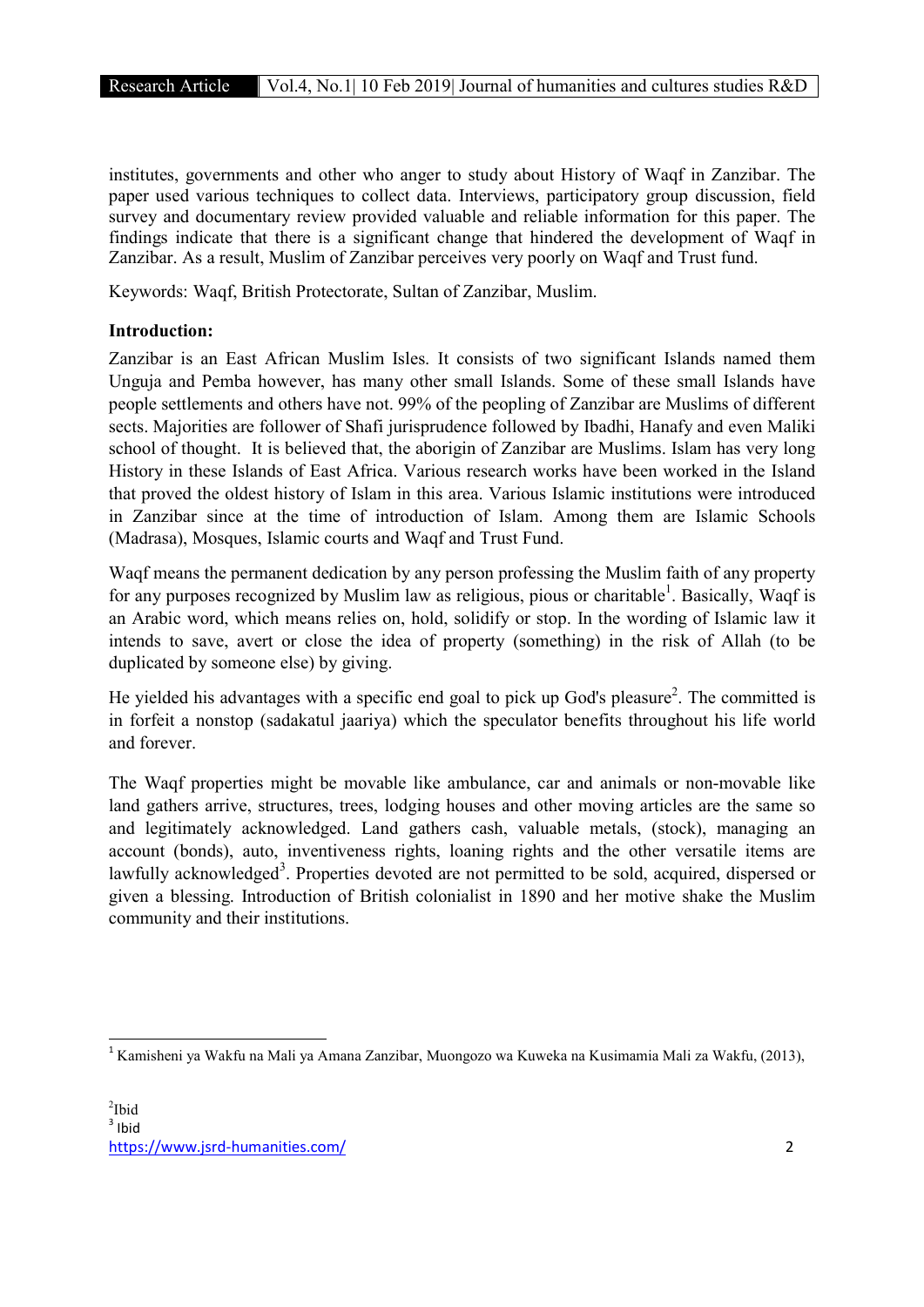#### Establishment of British Protectorate in Zanzibar (1890)

Historically, Zanzibar was under British colonial rule from 1890 to 1963. When the British established their domination in Zanzibar they observed that there is a lot of wealth on Waqf Properties. These include moveable and non-moveable properties like plantations, (cloves and coconuts), houses and other products. That Waqf was for families, social services (mosques and Madrasa) and freed slaves. She doesn't want to lose that wealth that is why they intervened the Waqf in order to collect the taxes. The British colonial with her policy of indirect rule started to restructured Waqf and Trust Fund to give the impression of being the way to collect tax from the Waqf Properties.

The Sultans Administered Waqf and Trust fund from (1832 – 1890). In 1832 A.D Sayyid Said receptacle Sultan who was the leader of Oman exchanged his home office to Zanzibar. Amid the rule of Sultans, the supervision of Waqf property was under the Minister "Wazir el Waqf". This was the fantastic Sheikh of Zanzibar who delighted in the certainty of His Highness the Sultan. The general goal was to secure the riches and resources of the Muslim Community, to improve the religious, social and instructive establishments in Zanzibar and to lighten destitution among Muslims. The British Administration of Waqf (1890-1963). After the demise of Sultan Hamoud bin Mohammed (1896-1902), Prince Ali bin Hamoud (1902-11) who was under 14 years old was assigned by the British to be the Sultan of Zanzibar. This was a prevail opportunity to British Resident in Zanzibar Mr. Rogers to be the Prime Minister and went about as the re-gent until the point that Sayyid Ali bin Hamoud achieved the age of 18 years in June 1905. As Mr. Rogers had the full specialist of the decision in Zanzibar around three years, he figured out how to roll out improvements. It was amid this period when Sultans lost every one of their forces to the British who his heads were dug in the different government offices and drove them. It appears that the foundation of the Commission of Waqf and Trust Property in 1905 by the British organization was the set down of arrangements that would guarantee control over the legacy and all waqf properties gave or committed by Muslims. Since that time until the point that 1963 they made Laws that guaranteed their full control over the Waqf Commission.

#### Registration of Wakf Property

Since 1905 the organization of Waqf Institution in Zanzibar has experienced distinctive encounters. It was the time of the His Highness Sayyid Ali bin Hamoud (a 14 years young Sultan of Zanzibar) who takes the thrown after the death of his father Sayyid Hamoud bin Mohammed. The British colonial administration took this opportunity of youngest sultan Ali bin Hamoud to change and transferred the administration of Waqf from Sultan Office to the first minister office that was British and non-Muslim. From this time numbers of decrees was introduced to control the Waqf for collections taxes and other income in the British colonial government. British observed that: the way of Waqf law as they have been it that time was difficult, it has been ordered that, reinstituted and revoked as takes after: Waqf Decree no. 2 of 1905 was introduced with the aim of registered all Waqf properties in Zanzibar. The Decree has the following points: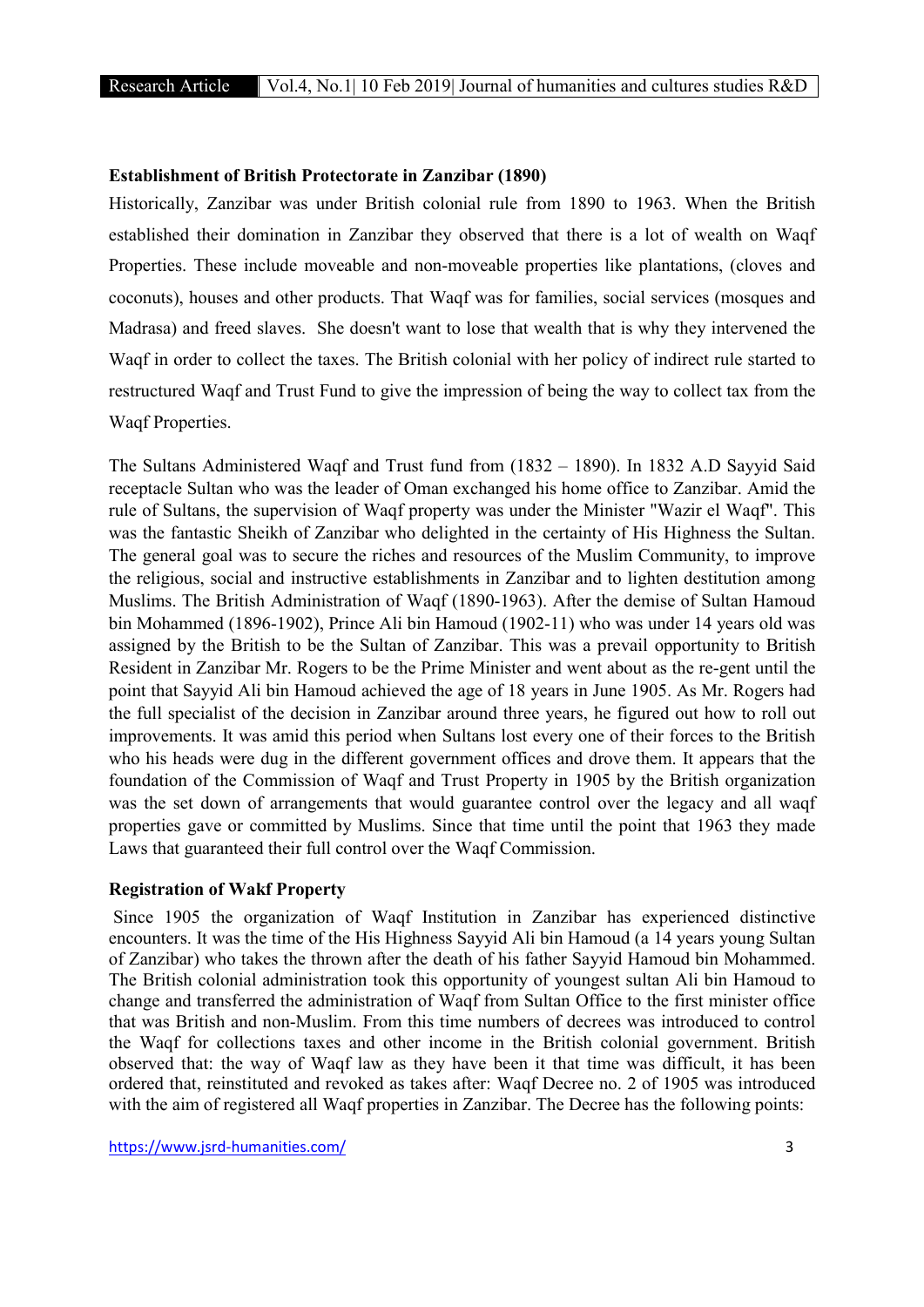All person being subjected of His Highness the Sultan of Zanzibar who are trustee or in charge of the property in the island of Zanzibar and Pemba which has been dedicated Wakf by Muhammadan natives, or has become Waqf by process of low are required before First Rabial al akhir 1322 ( $15<sup>th</sup>$  June 1904) to sent in to the office of the Regents and first minister of Zanzibar government full particular of such property.<sup>4</sup>

Such particular shall be in the case of immovable property, specify the boundary thereof and the term upon which the same on leased or occupied including the rent, and in the case of moveable property the manner in which it was invested and the income thereof.

The copy of the deed, will or other documents dedicating the property as Waqf should also be sent in, and a copy of any lease or other documents affecting the property.

Any subject of H.H. the Sultan of Zanzibar failing to comply with the term of this decree shall on conviction before the Regent and first minister be liable to fine or imprisonment or both<sup>5</sup>. This Decree was prepared and signed by A. S. Rogers, Regent and First Minister of Zanzibar 25<sup>th</sup> May 1904. It was the first time to Wakf to be intervened by non-Muslim throughout of its history in Zanzibar.

The registration has the following particular

Example:

| Seri<br>al<br>No. | of<br>Nature<br>Waqf                                                     | Particular<br>of Waqf              | To<br>what<br>purpose<br>dedicated | By whom<br>dedicated | Nature<br>of<br>Trustee    | Amount<br>Revenue<br>derived | of<br>Date<br>Registrati<br>on      |
|-------------------|--------------------------------------------------------------------------|------------------------------------|------------------------------------|----------------------|----------------------------|------------------------------|-------------------------------------|
| $\mathbf{1}$      | bin<br>Ali<br>Wazir<br>Plantation                                        | Coconut &<br>cloves<br>at<br>Fuoni | To earned<br>the<br>product        | Bahati               | free<br>slave              | 1.5<br>shilling              | 14 August<br>1928                   |
| 2.                | Zahra bint<br>Abass,<br>Salma bint i<br>Alyas and<br>Fatma bint<br>Alyas | House<br>at<br>Mchangan            | To<br>earn<br>the<br>rent<br>fee   | Mosque               | Islamic<br>instituti<br>on | 1.5<br>shilling              | 1 <sup>st</sup><br>November<br>1929 |

In this programme the number of properties was registered. To fail to register made the Wakf supervisor to face the problem and they supposed to pay a significant amount of money and to be jailed.

# Types of Wakf in Zanzibar

<sup>&</sup>lt;sup>4</sup> The official Gazette, vol. Xxv- No. 1249, Zanzibar, January 3, 1916, PRIGE 12 GENT<br><sup>5</sup> The Laws of Zanzibar, Wakf Validating (Principal Legislation), Cap 104, by Government Printer, Zanzibar (1946), 2

https://www.jsrd-humanities.com/ 4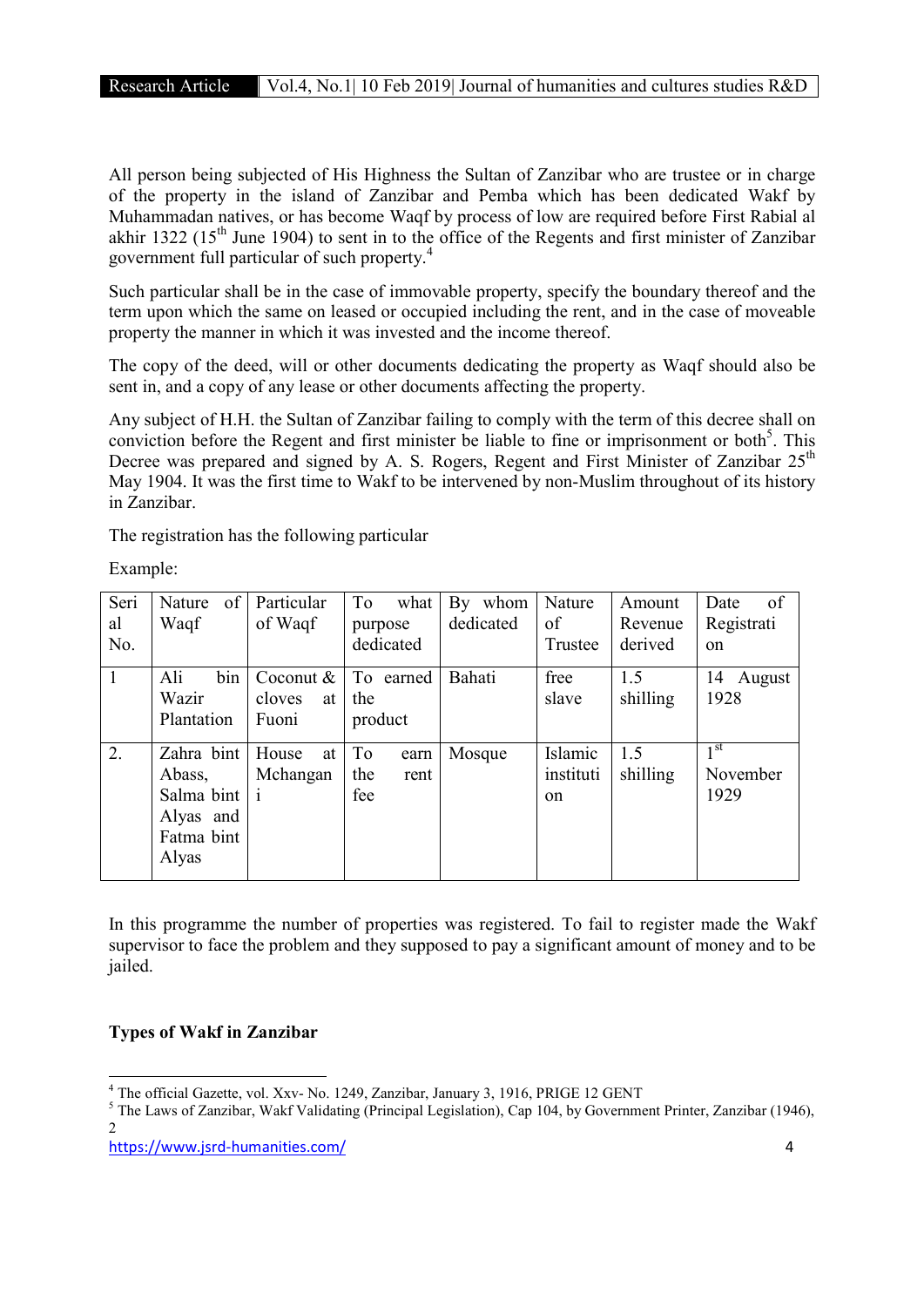It is found that, Wakf Properties in Zanzibar was released to the following classification

- 1) Waqf for families
- 2) Waqf for Social services and religious institutions
- 3) Waqf for freed slaves

## Waqf Administration at the Time of British

Waqf Property (Amendment) Decree of 1909 was the second step to the British colonial government to control the Waqf Properties in Zanzibar. The aim of this Decree was to introduce the Waqf Commission with regard to commissioners appointed from British colonial office in Zanzibar thereunder. It is hereby decreed that:

Waqf commission consists of: Two European officers of our (British colonial) government, One Kadhi (Sunni), One Kadhi (Ibadhism). At the sport in this decree he started to announce the commission of the Wakf and Trust Fund in Zanzibar.

The first commissioners under this decree shall be the four persons following namely: Peter Grain Esq., our legal member of councils. Andre Farre Esq., Assistant Collector. Sheikh Burhani bin Abdul-Azizi. Sheikh Nassour bin Salim. The commissioners and their successors are hereinafter referred to as the commissioner. Every commissioner shall hold the office until he retires or is removed by us (British colonial office), on the advice of our first minister but no person shall be removed except for good. When vacancy among the commissioners occurs by reason of death, resignation or removal from office a successor from the same class shall be appointed by us on the recommendation of our first ministers

The commissioners may from time to time elect sub commissioners but every such election shall subject to the approval of our first minister. In section No. 5. Of the said Waqf Decree No. 2 0f 1907 the words "The Commissioners shall have a common seal for Zanzibar and one common seal of Pemba on such pattern as have already been approved" shall be substituted for the "The commissioners of each commission shall have a common seal of such patterns as may be hereafter be approved" and the word "commissioners" shall be substituted for the words "appointed commissioners"

#### Establishment of Waqf Commissioners

The Waqf legislative that prepared by colonialist gave the British Resident in Zanzibar the order of selecting Wakf Commissioners before the Sultan, who ritualistically delegates them. Among the intriguing component of this period is that there were trans-maritime associations of Waqf amongst Zanzibar and other Islamic nations and urban communities, particularly Oman, Mecca, Madina and Turkey. In some cases the Muslim Waqf Commissioners confronted the British dangers of halting their stipend paid to them by the legislature and not to be permitted to fill in as officials. Reacting to the danger, two Waqf Commissioners surrendered in the challenge and communicated their perspectives to the legislature.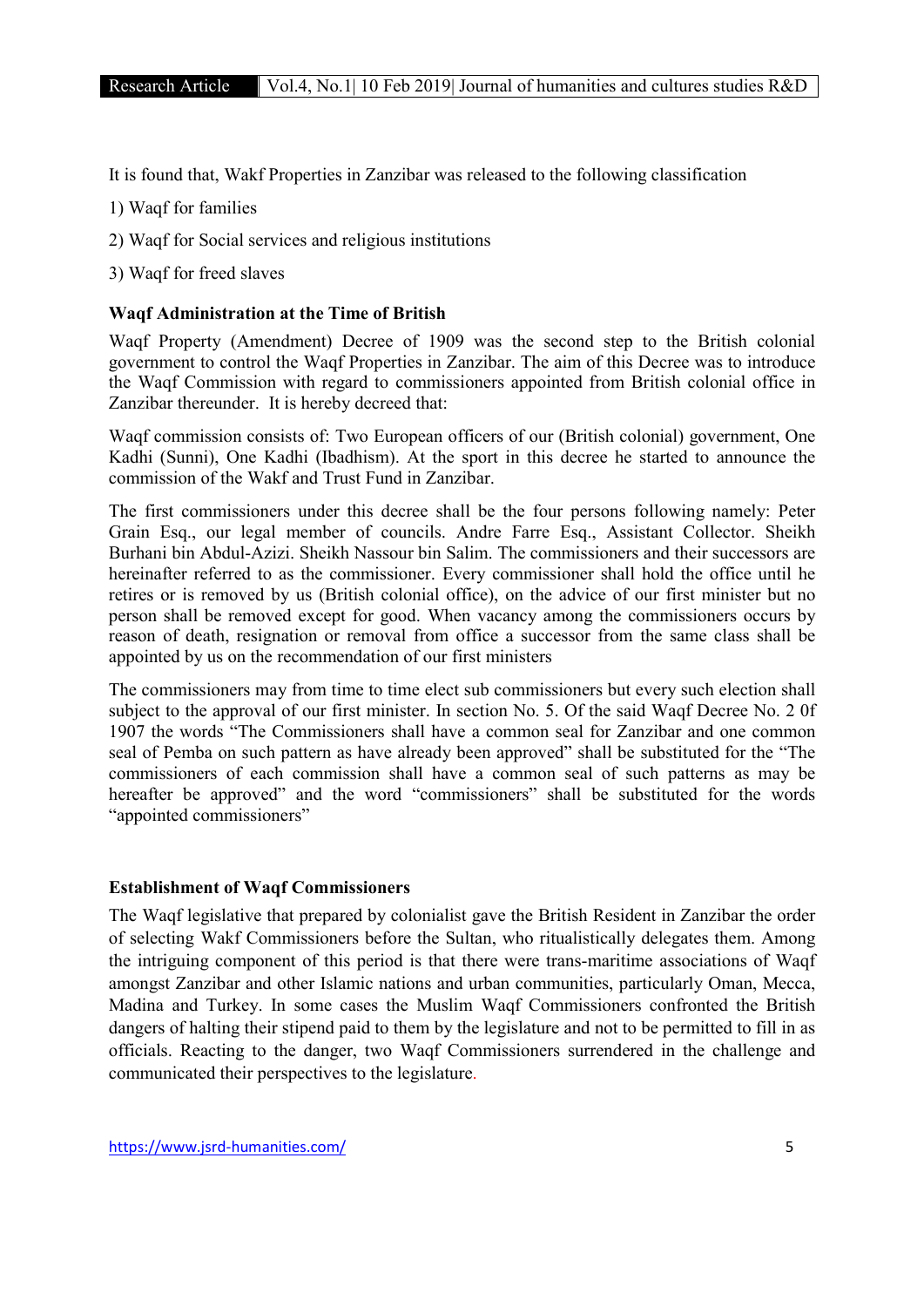## Appointment of Commissioners

Waqf Property Decree no. 8 of 1916 which has changed the structure of the Commission whereby two branches of Zanzibar and Pemba were blended and the quantity of executives/officials has raised to 8 including Treasurer, the Provincial Commissioner, the Administrative General, the Assistant Administrator General and other four Islamic researchers/sheikhs or Ulamaa who were selected by the Sultan (Laws of Zanzibar 1934). With vivid example the Sayyid Khalifa bin Haroub, Sultan of Zanzibar on the recommendation of the British Resident, hereby appointed Claude Dudley Wallis, Esquire, to be a Wakf Commissioner in the place of Elexander Harold White, Esquire, to date 1<sup>st</sup> January 1916. Given at Zanzibar under our hand and seal this  $3<sup>rd</sup>$  day of January 1916.<sup>6</sup>

On this Decree there was a number of administrating changes that introduced by British residence in the Waqf and Trust Fund in order to archive their goals. Among them are a selection of sub commissioners and their day to day duties. The Waqf Commissioners (of whom four shall constitute a quorum on any meeting thereof) shall have power from time to time to elect, subject to the approval of the British Resident. Sub Commissioners who as such shall have such duties power and authority for the purposes of the decree as the said Waqf Commissioners may determine from time to time.<sup>7</sup>

Moreover the Waqf Commissioners shall have the common seal of such pattern as the British Resident may approve and shall be vested with all the rights and liabilities appertaining to the body corporate under or by virtue of any laws for the time being in force in Zanzibar Protectorate appropriate thereto.<sup>8</sup>

#### The Power to Waqf Commissioners to Call for Accounts for Respect of Waqf Property

The Waqf commissioners by the secretary for the time being to the Waqf commission may call upon the trustee or any person in control or possession of any Waqf Property to account for his control or administration thereof, and in that behalf may call upon such trustee or person to produce any book or documents which of account or otherwise relating thereto, in his control or possession.

It shall be lawful to the Waqf commissioners to assume control of any Waqf Property where of their may appear in their opinion to be appropriately appointed trustee or whereof the trustee (if any) appears in their opinion to have acted or be acting in an improper, unauthorised or unlawful manner, and then and in any such case the Waqf Commissioners after giving the trustee an opportunity to show cause to the contrary, may make on order to be published in the Gazette, vesting the said property in Waqf commissioners and administer the same themselves or appoint a trustee thereof in that behalf

 $\frac{1}{6}$ <sup>6</sup>The Official Gazette Vol.xxv-No1249 Zanzibar, January 3, 1916.<br><sup>7</sup> Zanzibar Decrees 1916

<sup>8</sup> Ibid

https://www.jsrd-humanities.com/ 6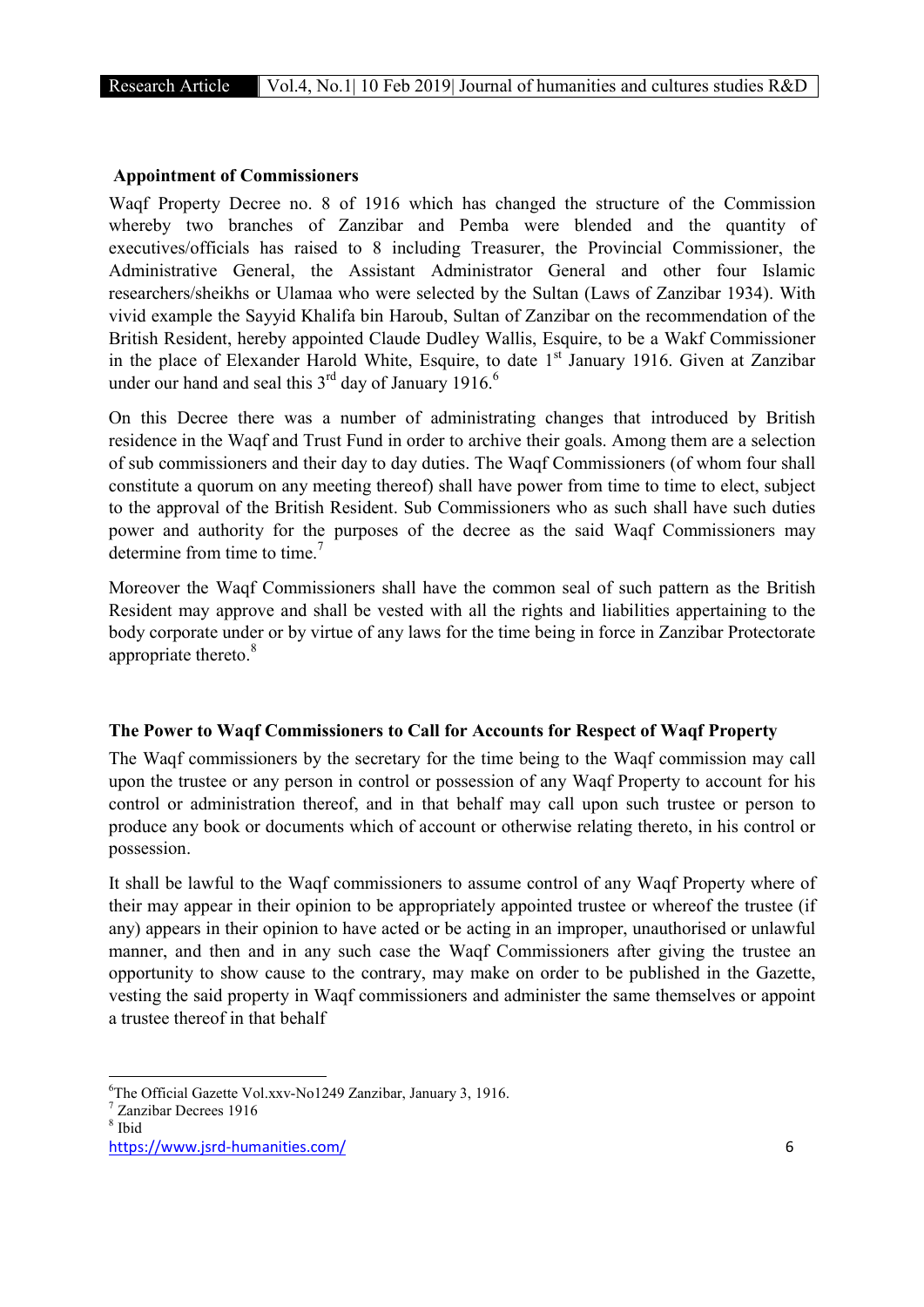# Aim and Objectives of Waqf registration

 It's clear that the aim and objectives of Waqf registration were to allow British Resident to collect taxes from the Wakf properties. According to a Decree (1916) to make provision for the regulation and conservation of Waqf Property it shows that every person being a trustee of any Wakf property shall register or cause to be registered with the Waqf commissioners, full detail thereof, and every person thereafter shall be or become trustee of any such Waqf property under the will of any testator in like manner register or cause to be registered the details thereof as aforesaid.<sup>9</sup>

The trustee of every such property as aforesaid shall upon registration thereof pay to the Waqf Commissioners from the estate concerned a fee of one shilling fifty cents, or such fee as the British Resident may by notice in the Gazette hereafter notify, and any trustee failing to register any Waqf property as aforesaid shall be guilty of an offence and on conviction personally liable to a fine not exceeding one thousand five hundred shillings.<sup>10</sup>

# Waqf Validating Decree

In 1946 the British Colonial government in Zanzibar passed the decree for validating Waqf in Zanzibar. The decree mentioned that every Waqf heretofore or hereafter created by any Arab or African professing the Muslim faith, which is in all other respect in accordance with Muslim law, and subject to the provisions of land alienation decree is hereby declared to be a lawful and valid Waqf notwithstanding that it may be, created for the following amount:

a) For the maintenance and support wholly or partially of his family, children, descendant or kindred and,

b) Where the person creating the Waqf is an Ibadhi Muslim also for his own support during his life out of the rents and profit so dedicated.

Provided that the ultimate benefit is in such cases expressly or (in any case in which the personal law of the person creating the waqf so permits) impliedly reserved for the poor or for any other purposes recognized by Muslim law as a religious, pious or charitable purpose of the permanent character.

No such waqf as is referred to the above section shall be deemed to be invalid merely because the benefit reserved therein for the poor or other religious, pious or charitable purpose of permanent character is postponed until after the extinction of the family, children, descendants or kindred of the person creating the Waqf

Moreover, subject to the other provisions of the decree and save as hereinafter provided the Indian Muslim validating Acts, 1913 and 1930 (Act. VI of 1930 and XXXII of 1930) as in force of British India at the date of the commencement of this Decree shall apply to every Waqf created by any person professing the Muslim faith other than Arab or an African.

https://www.jsrd-humanities.com/ 7 <sup>9</sup> Zanzibar Protectorate legislative, the laws of Zanzibar, chapter103, Government Printers, Zanzibar  $^{10}$  Ibid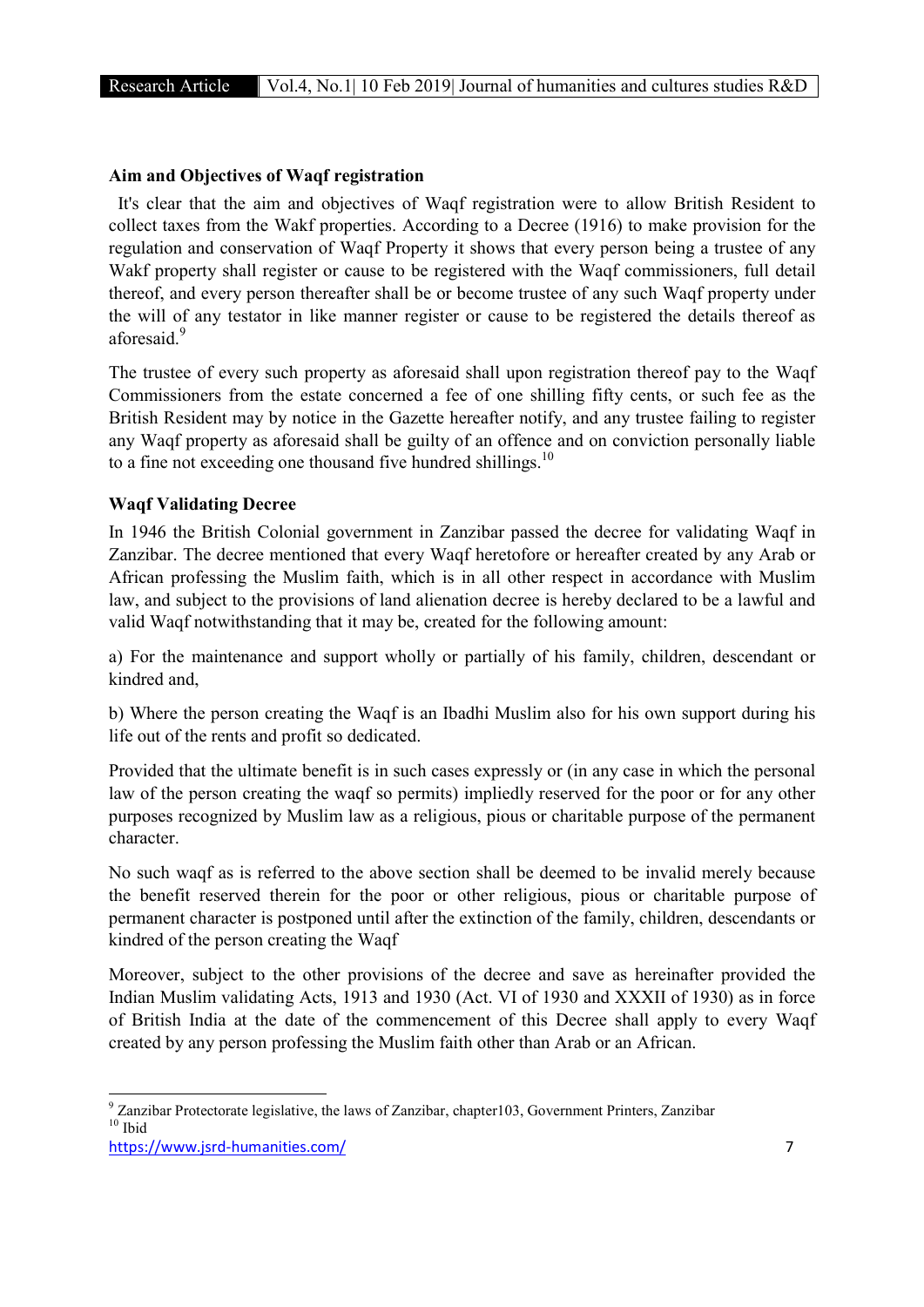Provided that nothing herein contained shall be deemed to affect any title to Waqf property which may have been conferred upon any person by reason of adverse possession thereof or prescription on or before the  $24<sup>th</sup>$  day of September 1916

Nothing in this decree shall be deemed to affect any other custom or usage whether local or prevalent among Muslims of any particular class or sect.

Nothing in this decree shall be deemed to affect any right, interest or estate to or in any property the title to which, whether vested or contingent, and whether in possession, reversion or remainder, accrued or acquired before the passing of this decree by virtue of any final judgement, order or decree of a court of component jurisdiction.

#### Challenges faced Muslim Community Through those Decrees

The decree gives power in some instances to sell Waqf properties. In any case wherein it may be established to the satisfaction of the Waqf commissioners that the intentions of the dedicator of any property as Waqf cannot reasonably be carried into effect, it shall be lawful for the said commissioners, upon and with the approval with the British Resident, to cause the said property to be sold and thereupon the proceed of sale shall be applied.

The Waqf commission shall keep or cause to be kept due account of all properties administered or controlled by them and such accounts shall be periodically audited at such time as the British Resident may consider advisable by the government auditor.

No contract or agreement of any description purporting to sell, lease or otherwise alienate any Waqf property for any period exceeding one year shall be valid unless the sanction in writing of the Wakf Commissioners shall have been first had obtained. Notwithstanding any law to the contrary for the time being in force, no title to any Waqf property shall as and from the date of the decree be conferred upon any person or persons by season of adverse possession thereof or prescription.

Therefore, no person the dedicator property as Waqf or trustee of such property shall build or cause to be built a mosque unless, prior thereto, he shall first have obtained the consent in writing of Wakf Commissioners in that behalf and have satisfied the said commissioners that the proposed mosque is or is about to be so well and sufficiently endowed as to provide for its due maintenance and good order

## Conclusion

This paper launched to link British colonial administration in Zanzibar with associate degree monotheism endowment tradition, called waqf. Over the centuries, the history of this tradition is turbulent however its ability to resist external impediment was remarkable. The results of decrees to control heritage could be a result of waqf ability to survive without total control of Muslims, its rudiments undermined. The genius of waqf tradition lies under the hand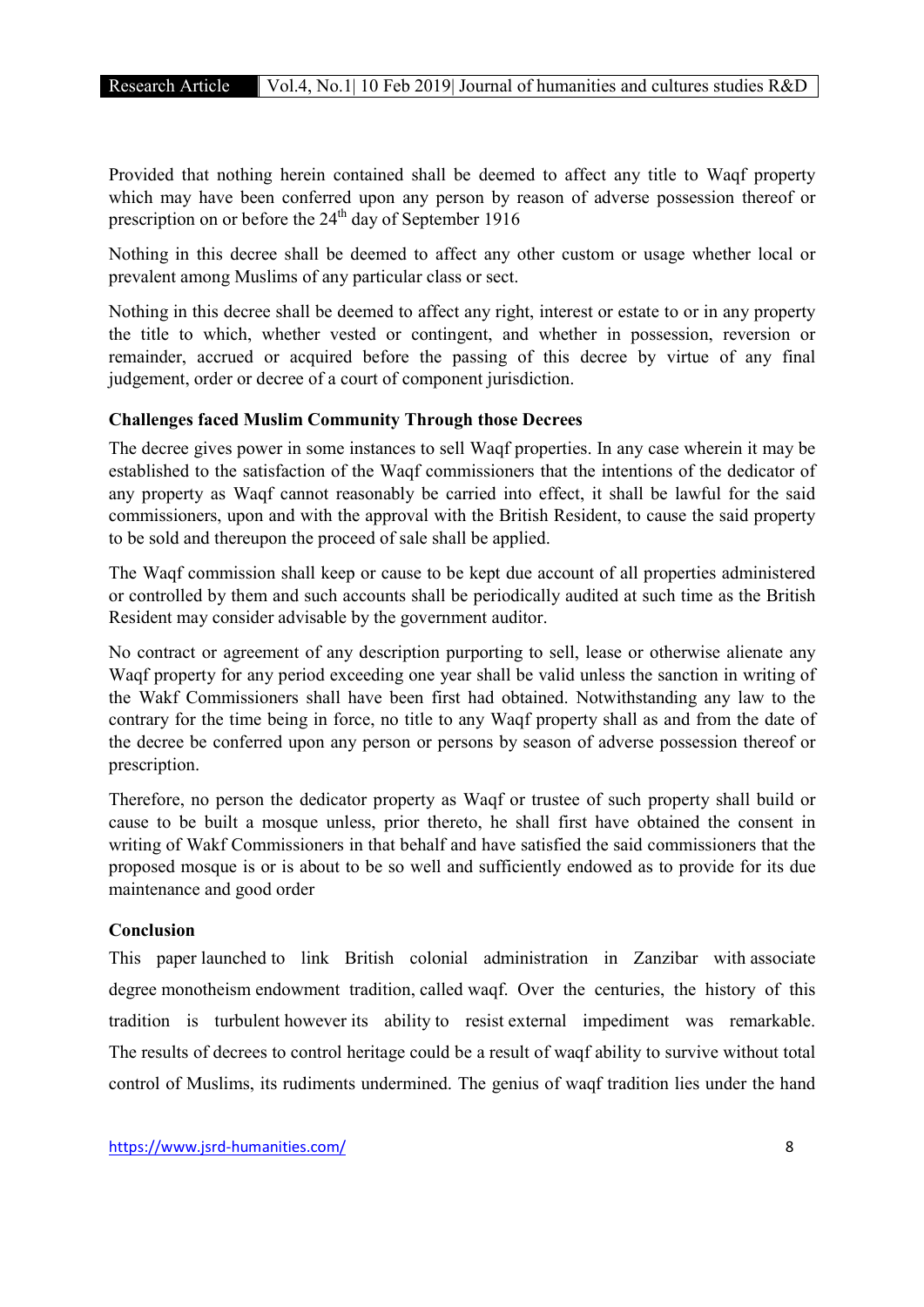of European non-Muslim colonial administration in its rigorous interaction with the society and the means that of securing taxes for regulation and controlled the Islamic institution.

Properties like land and buildings square measure accustomed generate waqf financial gain to financially support waqf beneficiaries and supply funds for the maintenance and taxes paid to the government. Therefore, the colonial government created a kind of need that definitely makes its un-beneficiaries to pay attention to. And so as for the advantages to continue, the source of the disadvantages ought to keep intact. it's through this simple logic that waqf properties inculcated the British to make sure that did not leave that wealth without intervention and earned from it. Therefore, in keeping with waqf the management may well register. The Waqf management Decrees and British indirect rule policy injected the non-Muslim intellectual to make sure that every single cent should be collected and to be known in the government. Waqf and Trust Fund ought to be attributable to its extremely incredible philosophy of income for Muslim and their institution development. There Decrees hardly gaps for property control. The policy is predicated on strict however un-flexible rules discourage stability and wellbeing of the income of waqf.